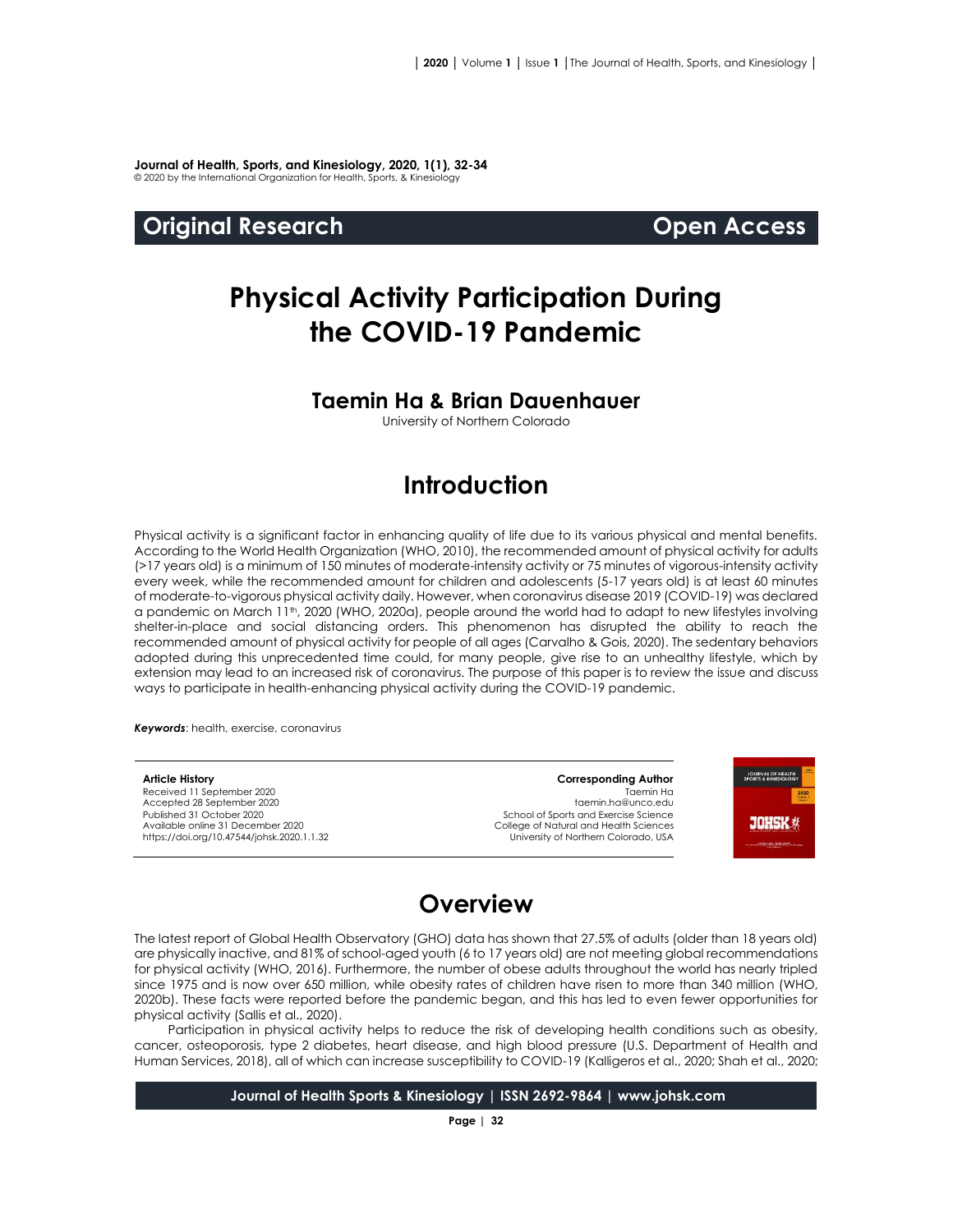Yu et al., 2020). In addition, a number of studies have proven that low levels of physical activity are associated with an increased prevalence of anxiety and depression (Korczak et al., 2017; Stubbs et al., 2017). The lockdown has resulted in reduced opportunities for physical activity, as many indoor and outdoor sports, leisure activities, and recreational facilities, such as gyms, playgrounds, and public swimming pools, are unavailable in many countries (Shahidi et al., 2020). Thus, doing intentional physical activity at home or while practicing proper social distancing outdoors should be considered as a strategy for maintaining both a healthy body and mind.

# **Considerations**

With the continuance of COVID-19, a variety of home-based physical activities have been proposed and recommended by many different scholars, experts, and organizations. For example, the American College of Sports Medicine (ACSM, 2020) recently released information on how to stay physically active during the COVID-19 pandemic, including diverse home-based aerobic activities and strength training. In addition, the Society of Health and Physical Educators (SHAPE) America (2020) has provided K–12 health and physical education teachers with at-home fitness ideas that they can incorporate into their teaching curriculum for both synchronous and asynchronous remote instruction. Exercising at home with these and other safe, simple, and easily implementable workout routines is a suitable way to maintain physical fitness and mental health while avoiding COVID-19 (Marcos-Pardo et al., 2020).

A specific form of exercise that is considered a great home-based physical activity to help maintain cardiovascular, metabolic, and musculoskeletal fitness and decrease the severity of depression is dance (Hammami et al., 2020). There are many types of dances, such as contemporary, jazz, salsa, and hip-hop, that embrace the use of diverse body movements and routines that require both flexibility and strength. Dance, often considered a universal language, knows no cultural barriers; every culture includes some type of dance that is accompanied by music, which helps regulate emotions, provides comfort, and improves cognition (Alpert, 2011). As a sustainable form of physical activity and a fundamental of the arts, dance allows all ages of people to stay fit and benefits both musculoskeletal and psychological health.

Resistance training is another exercise that is well-suited as a home-based physical activity that can help increase muscle strength and functional capacity, especially in older adults who may be more concerned about contracting COVID-19. Marcos-Padro et al. (2020) introduced home elastic-resistance training recommendations for older adults following the *Position Statement of Resistance Training for Older Adults* (Fragala et al., 2019) from the National Strength and Conditioning Association (NSCA) and the ACSM's *Guidelines for Exercise Testing and Prescription* (Pescatello et al., 2014). The recommendations consist of nine different movements: (a) elbow curl, (b) squat, (c) elbow extension, (d) knee extension, (e) chest press, (f) leg press, (g) shoulder overhead press, (h) knee curl, and (i) shoulder seated row. By following these recommendations, older adults can also do physical self-care that is safe, simple, effective, and low-cost.

The emergence of COVID-19 has created extraordinary challenges. Rather than preparing for a life post-COVID-19, people around the world may need to figure out how to live with its existence. In response to the concern, an international group of researchers and investigators who have interdisciplinary expertise in behavioral science, spatial epidemiology, urban health, physiotherapy, and health promotion, have proposed and been conducting studies to evaluate interventions of various types during the context of the current pandemic (Sallis et al., 2020). The research team believes those results could be directly applicable to improving responses to the current and future crises. Recent research by Carvalho and Gois (2020) supports that it is still possible to meet the WHO recommendations for physical activity while spending most of one's time at home during the pandemic situation. Home-based physical activity enables people of all ages to remain fit and healthy while still following stay-at-home policies. Although the pandemic situation will, at some point, end, until then, hopefully the world will recognize the efficacy of home-based physical activity.

# **References**

Alpert, P. T. (2011). The health benefits of dance. *Home Health Care Management & Practice*, *23*(2), 155-157. American College of Sports Medicine. (2020, August 4). *Staying Active During the Coronavirus Pandemic*. [https://www.exerciseismedicine.org/assets/page\\_documents/EIM\\_Rx%20for%20Health\\_%20Staying%20Activ](https://www.exerciseismedicine.org/assets/page_documents/EIM_Rx%20for%20Health_%20Staying%20Activ%09e%20During%20Coronavirus%20Pandemic.pdf) [e%20During%20Coronavirus%20Pandemic.pdf](https://www.exerciseismedicine.org/assets/page_documents/EIM_Rx%20for%20Health_%20Staying%20Activ%09e%20During%20Coronavirus%20Pandemic.pdf)

Carvalho, V. O., & Gois, C. O. (2020). COVID-19 pandemic and home-based physical activity. *The Journal of Allergy and Clinical Immunology: In Practice.* <https://doi.org/10.1016/j.jaip.2020.05.018>

**Journal of Health Sports & Kinesiology | ISSN 2692-9864 | www.johsk.com**